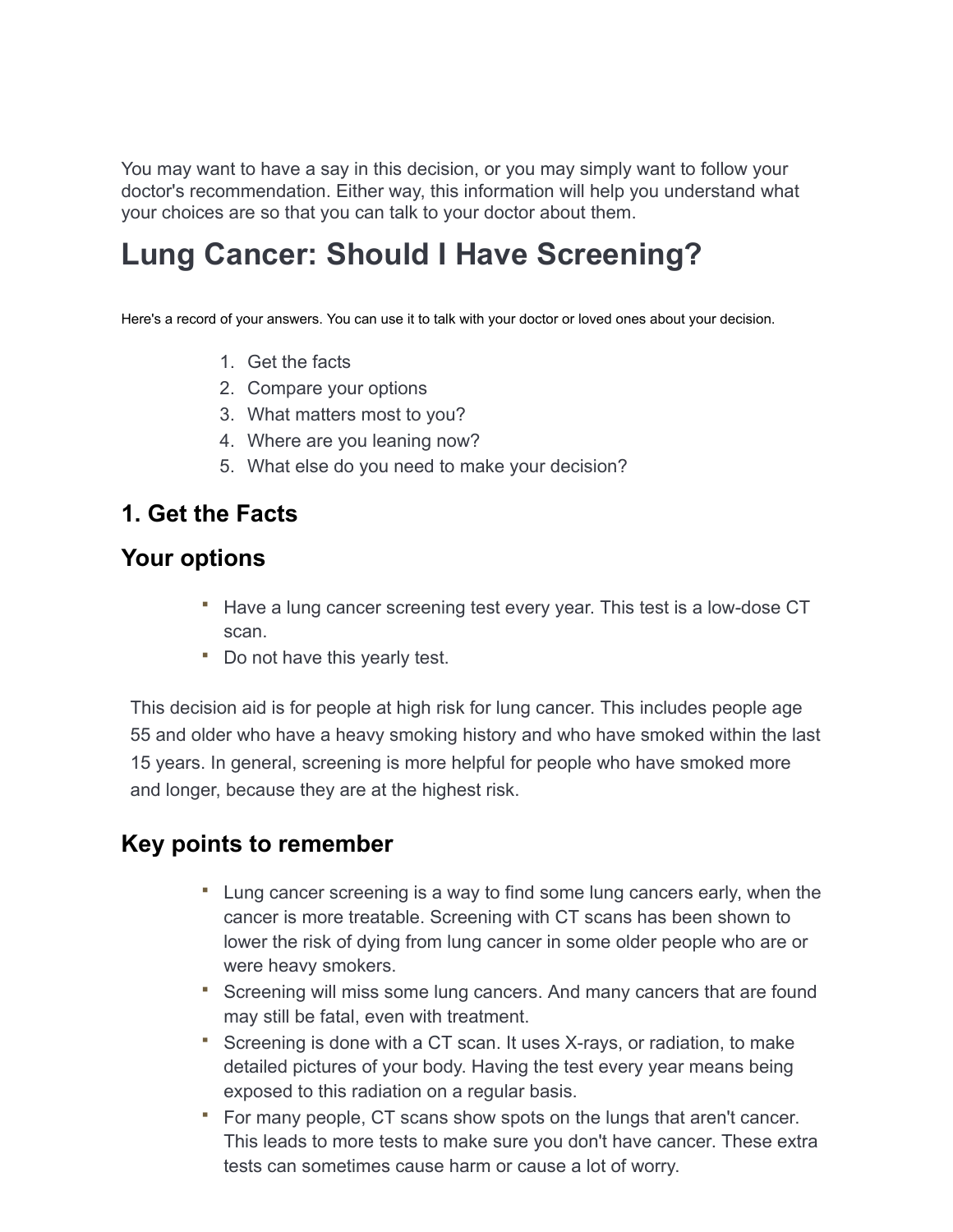- Some lung cancers found on CT scans are harmless and would not have caused a problem if they had not been found through screening. But because doctors can't tell which ones will turn out to be harmless, most will be treated. This means that you may get treatment-including surgery, radiation, or chemotherapy-that you don't need.
- If you are a smoker, stopping smoking is the best way to lower your chance of getting and dying from lung cancer. Not smoking helps more than lung cancer screening does.

### **FAQs**

## **What is lung cancer?**

Lung cancer starts when abnormal cells grow out of control in the lung. They can invade nearby tissues and form tumors.

The cancer cells can spread, or metastasize, to the lymph nodes and other parts of the body.

Most lung cancer is caused by smoking.

## **What is lung cancer screening?**

Lung cancer screening is a way to find some lung cancers early, when a cure is more likely.

Screening is done with a CT scan. It uses X-rays, or radiation, to make detailed pictures of your body. Experts recommend that these scans be done in medical centers that focus on finding and treating lung cancer.

## **When is lung cancer screening done?**

Lung screening is only recommended for people age 55 and older who are or were heavy smokers. That means people with a smoking history of at least 30 pack years. A pack year is a way to measure how much you have smoked.

To figure out your pack years, multiply how many packs a day (assuming 20 cigarettes per pack) you smoke by how many years you have smoked. For example:

- If you smoked 1 pack a day for 15 years, that's 1 times 15. So you have a smoking history of 15 pack years.
- If you smoked  $1\frac{1}{2}$  packs a day for 20 years, that's 1.5 times 20. So you have a smoking history of 30 pack years.
- " If you smoked 2 packs a day for 15 years, that's 2 times 15. So you have a smoking history of 30 pack years.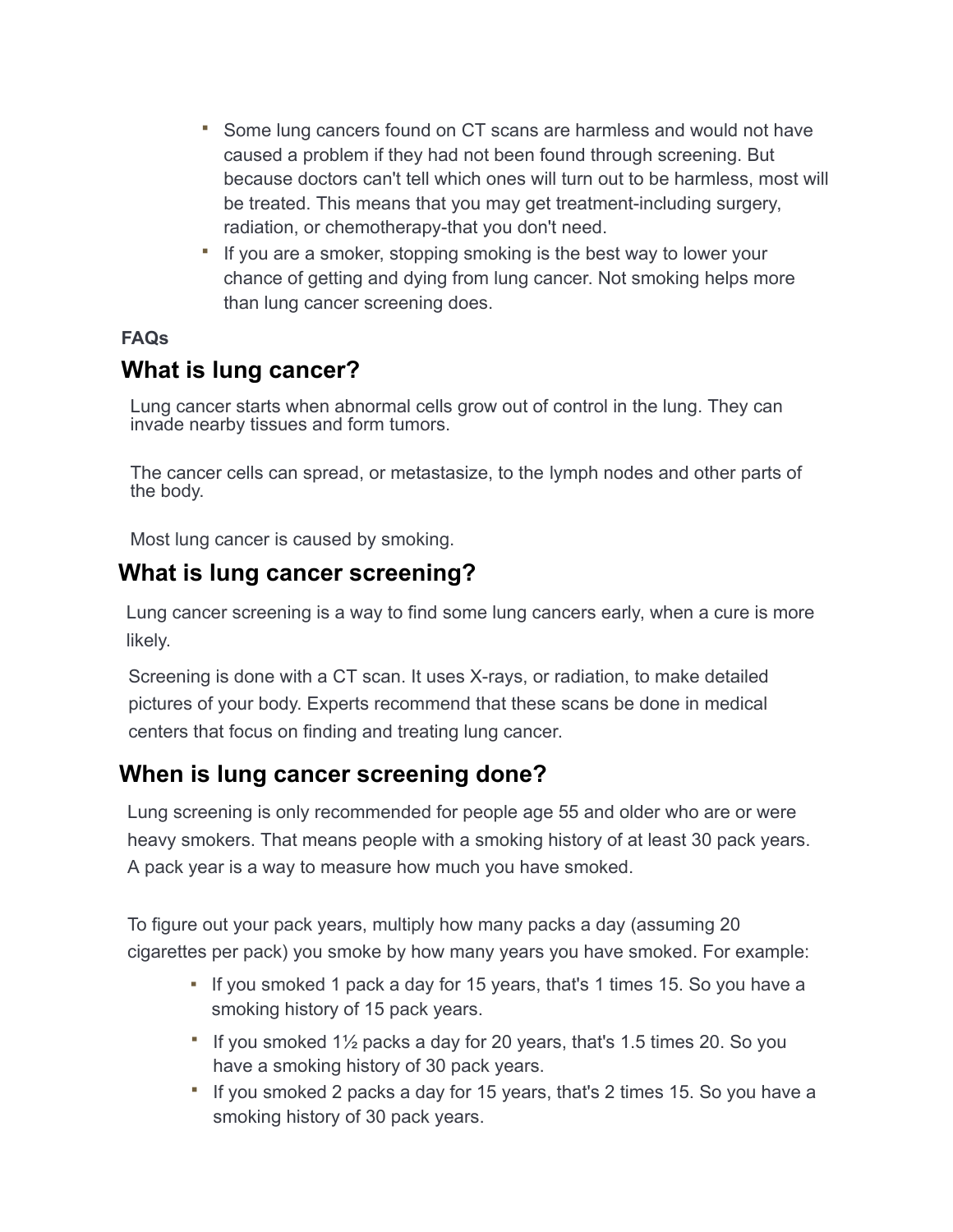The U.S. Preventive Services Task Force (USPSTF) recommends annual lung cancer screening if: <sup>1</sup>

- You are 55 to 80 years old. (In the United States, Medicare pays for annual screening only until age 77.)
- **And** you have a smoking history of at least 30 pack years.
- **And** you still smoke, or you quit within the last 15 years.
- **And** you are in good health overall. (Having a serious health problem might mean that you couldn't or wouldn't want to have treatment for lung cancer. The treatment could be too high-risk, and it might not help you live longer.)

The USPSTF also recommends that you no longer need lung cancer screening if you have not smoked for 15 years or if you have a serious health problem.

## **What kind of results can lung cancer screening show?**

An abnormal (positive) CT scan can be the first warning sign of lung cancer. And it means you'll need more tests. These may include more CT scans and invasive testing like a lung biopsy.

In a biopsy, the doctor takes a sample of tissue from inside your lung so it can be looked at under a microscope. A biopsy is the only way to tell if you have lung cancer. If the biopsy finds cancer, you and your doctor will have to decide how or whether to treat it.

The scan can suggest a problem when there is not one. This is called a false-positive result. It's common to get an abnormal result from this test even when you don't have cancer. Several things can cause an abnormal result, including small growths (nodules) that would never cause any harm. But without further tests, your doctor can't tell whether an abnormal finding is cancer, a harmless nodule, or something else.

The scan may also fail to find cancer that is there. This is called a false-negative result.

Your scan may also be normal (negative).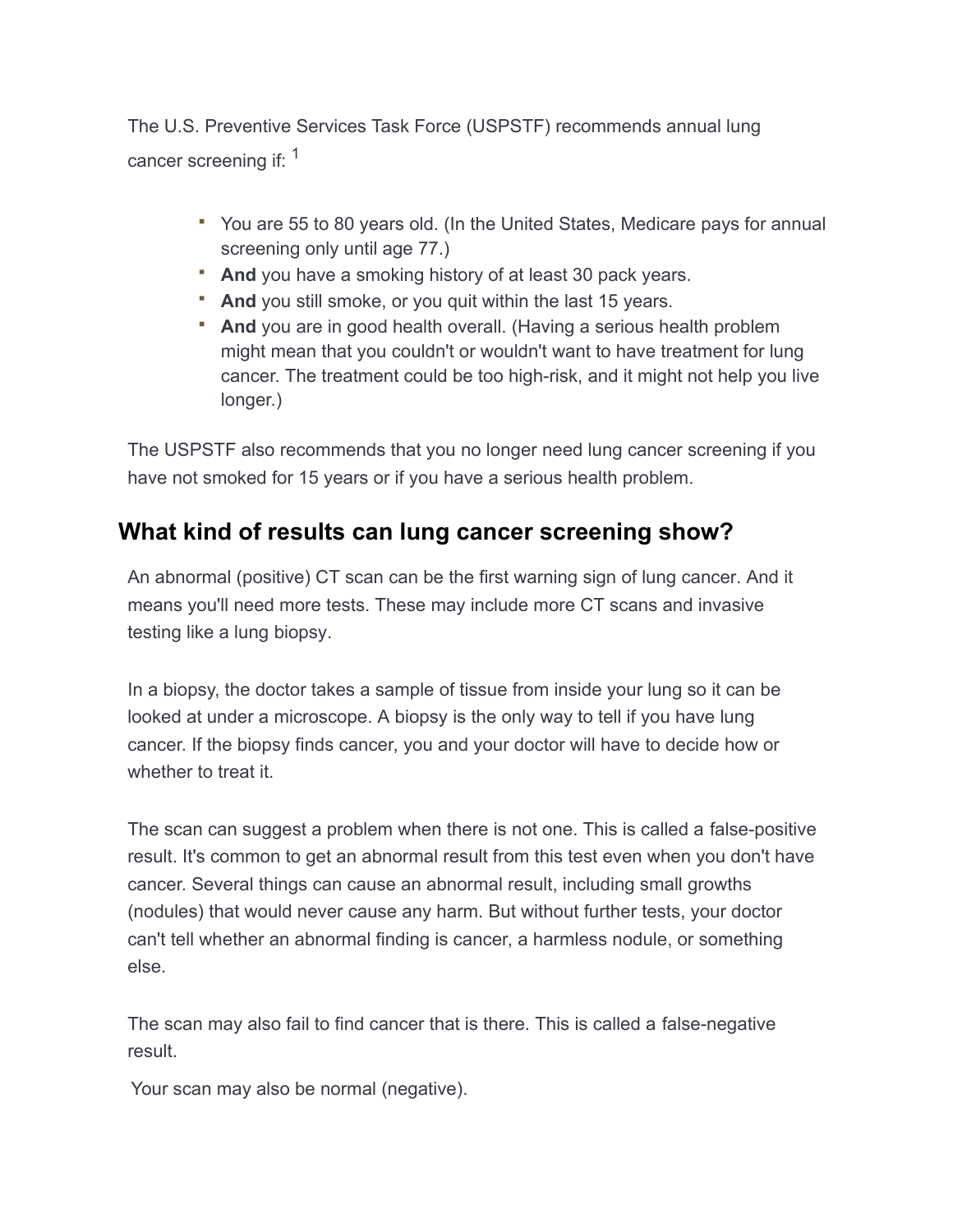## **What does lung cancer screening NOT tell you?**

A lung cancer screening test can't tell if you have lung cancer. The CT scan only shows whether there is something other than normal tissue in the lungs.

## **What can you do to prevent lung cancer?**

Don't smoke. Most lung cancers are caused by smoking. If you have already quit smoking, you've taken the best step you can to prevent lung cancer. And if you still smoke, the best way to lower your chance of getting or dying from lung cancer is to quit. Your doctor may recommend medicines that can help you quit.

Screening doesn't prevent lung cancer. It can only find some cancers early, when treatment may be more likely to work.

## **What are the benefits of screening?**

Screening has been shown to lower the risk of dying from cancer in older people who were heavy smokers.

The higher your risk (the more you smoked and the longer you smoked), the more likely it is that annual screening will prevent death from lung cancer.

# **What are the risks of screening?**

## **False-positive results**

CT screening for lung cancer isn't perfect. It can show an abnormal result when it turns out there was not any cancer. This is called a false-positive result. This means you may need more tests to make sure you don't have cancer. These tests can be harmful and cause a lot of worry.

## **Overdiagnosis**

Some lung cancers grow so slowly that they will never cause a problem and don't need treatment. You might have this type of lung cancer, but a CT scan can't tell whether it's harmless. So you may get treatment-including surgery, radiation, or chemotherapy-even though you don't need it. This is called overdiagnosis, or overtreatment.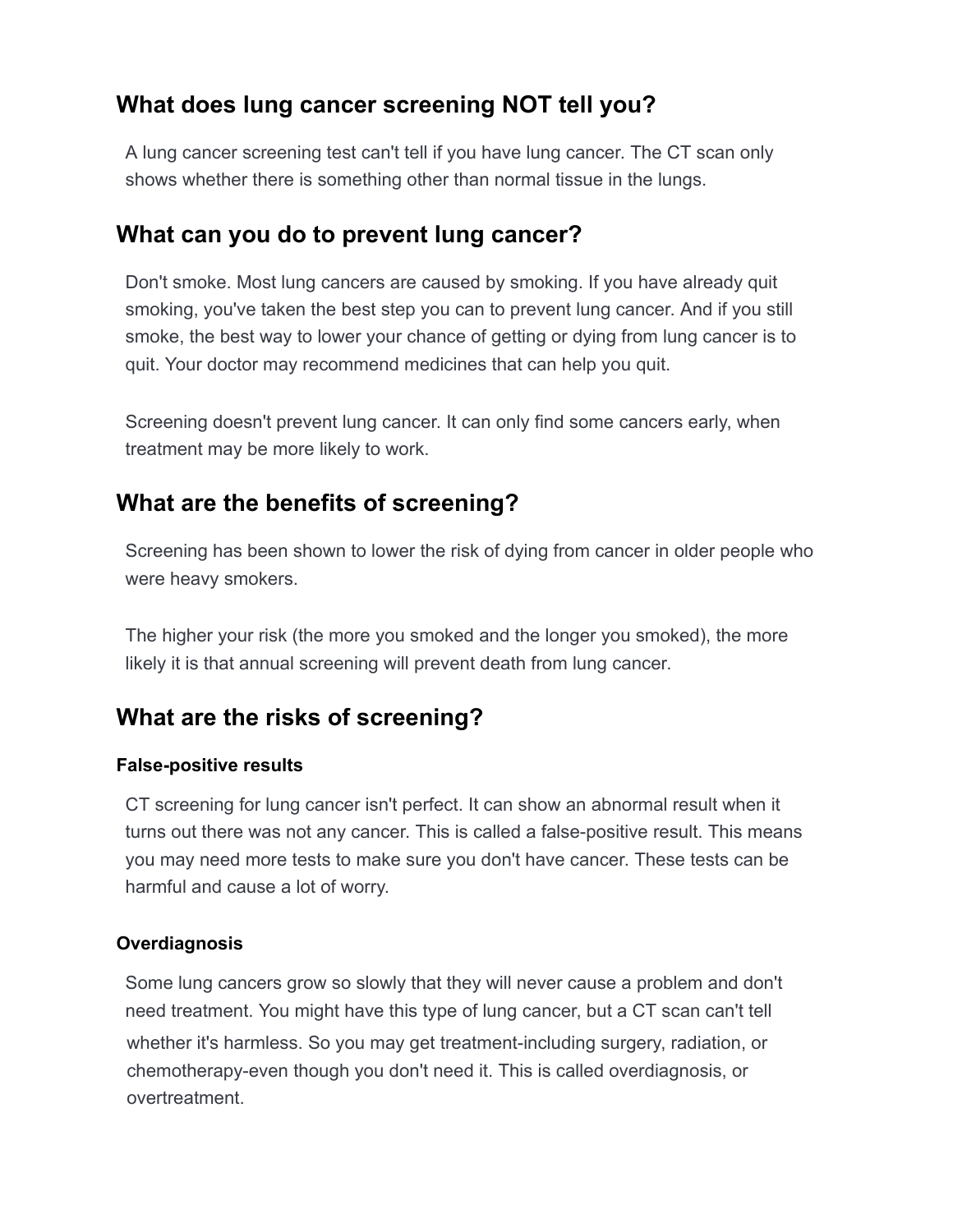#### **Radiation exposure**

Lung cancer screening is done with a CT scan that uses a low dose of X-rays, or radiation, to make detailed pictures of your lungs. A CT scan exposes you to less radiation than most of us are exposed to each year from the natural radiation around us. But some people then need one or more follow-up scans, which use higher doses.

Each time you have the screening and any needed follow-up scans will add to your total radiation exposure.

Radiation from X-rays is known to cause cancer in a very small number of people. Still, for most people who are at high risk for lung cancer, the benefit of getting screened every year outweighs the risk of getting cancer from radiation.

## **What do the numbers tell us about the benefits and risks of lung cancer screening?**

The National Lung Screening Trial (NLST) studied older people with a history of heavy smoking. The tables below show how the results of the NLST study might affect a group of 1,000 people who are at high risk for lung cancer and who choose to

have yearly screening with CT scans.<sup>2</sup>

|                                                               | <b>Annual screening</b><br>for 3 years | No annual<br>screening |
|---------------------------------------------------------------|----------------------------------------|------------------------|
| People who died of lung cancer<br>within $6\frac{1}{2}$ years | 18 out of 1,000                        | 21 out of 1,000        |

#### Benefits of yearly lung cancer screening\*

\*Based on the best available evidence (evidence quality: high)

| $\frac{1}{2}$ and $\frac{1}{2}$ and $\frac{1}{2}$ and $\frac{1}{2}$ and $\frac{1}{2}$ and $\frac{1}{2}$ and $\frac{1}{2}$ |                            |
|---------------------------------------------------------------------------------------------------------------------------|----------------------------|
|                                                                                                                           | <b>Annual</b><br>screening |
| People who got abnormal test results that proved to be wrong                                                              | 365 out of                 |
| after more testing (false-positives)                                                                                      | 1,000                      |
| People who had an invasive procedure because of a false-                                                                  | 25 out of                  |
| positive result                                                                                                           | 1,000                      |
| People who had a major complication from a procedure they                                                                 | 3 out of                   |
| had because of a false-positive result                                                                                    | 1,000                      |
| Estimated number of people who would get cancer treatment                                                                 | About 4 out                |
| they didn't actually need (overdiagnosis)                                                                                 | of $1,000^{3,1}$           |

#### Risks of yearly lung cancer screening\*

\*Based on the best available evidence (evidence quality: high)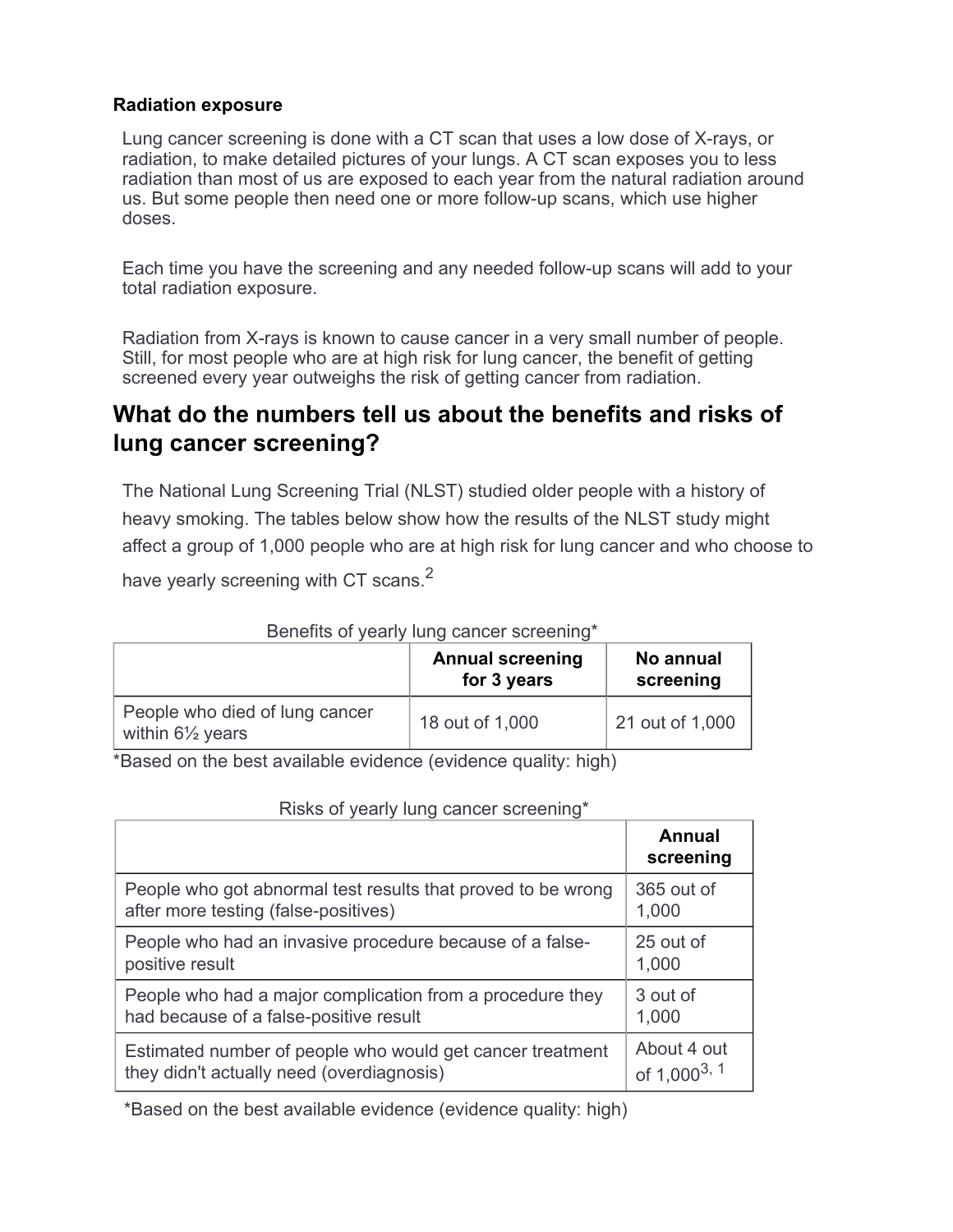#### **Benefits**

The quality of the evidence about the benefits of lung cancer screening is moderate.

For heavy smokers who qualify for annual screening, having this regular test offers them a better chance of not dying of lung cancer.

Take two groups of 1,000 people . One group has annual screening for 3 years, and one group does not. About 6½ years later, about 18 people in the screening group and about 21 people in the non-screening group will have died of lung cancer. That means the group that did not have annual screening had 3 more lung cancer deaths than the screening group.

But this is just an average. The higher your cancer risk, the more likely it is that annual screening will prevent death from lung cancer. The more pack years in your smoking history, the higher your lung cancer risk.

#### **Risks**

The quality of the evidence about lung cancer screening risks is moderate.

**False-positive result and follow-up.** A CT scan will find nodules or other problems that aren't cancer. This is called a false-positive result. This could cause you to have other tests or treatments that it turns out you didn't need, and they could cause their own problems.

Take a group of 1,000 people who have annual lung cancer screening . About 365 of them will have at least one false-positive result. Of the 1,000 people tested, 25 will have an invasive procedure, such as a lung biopsy, because of a false-positive result. And 3 out of 1,000 will have a major complication because of that procedure. Major complications include collapsed lung, major bleeding, and, in rare cases, death.

**Overdiagnosis.** Screening may find cancers that might never be life-threatening. This is called overdiagnosis. It could cause you to have treatment you don't need. And that treatment could cause its own problems.

Take a group of 1,000 people who have annual lung cancer screening . Experts estimate that about 4 of them will get cancer treatment they didn't actually need.

**Radiation-caused cancer.** There is a very small chance that the extra radiation exposure from annual lung cancer screening could cause a fatal cancer.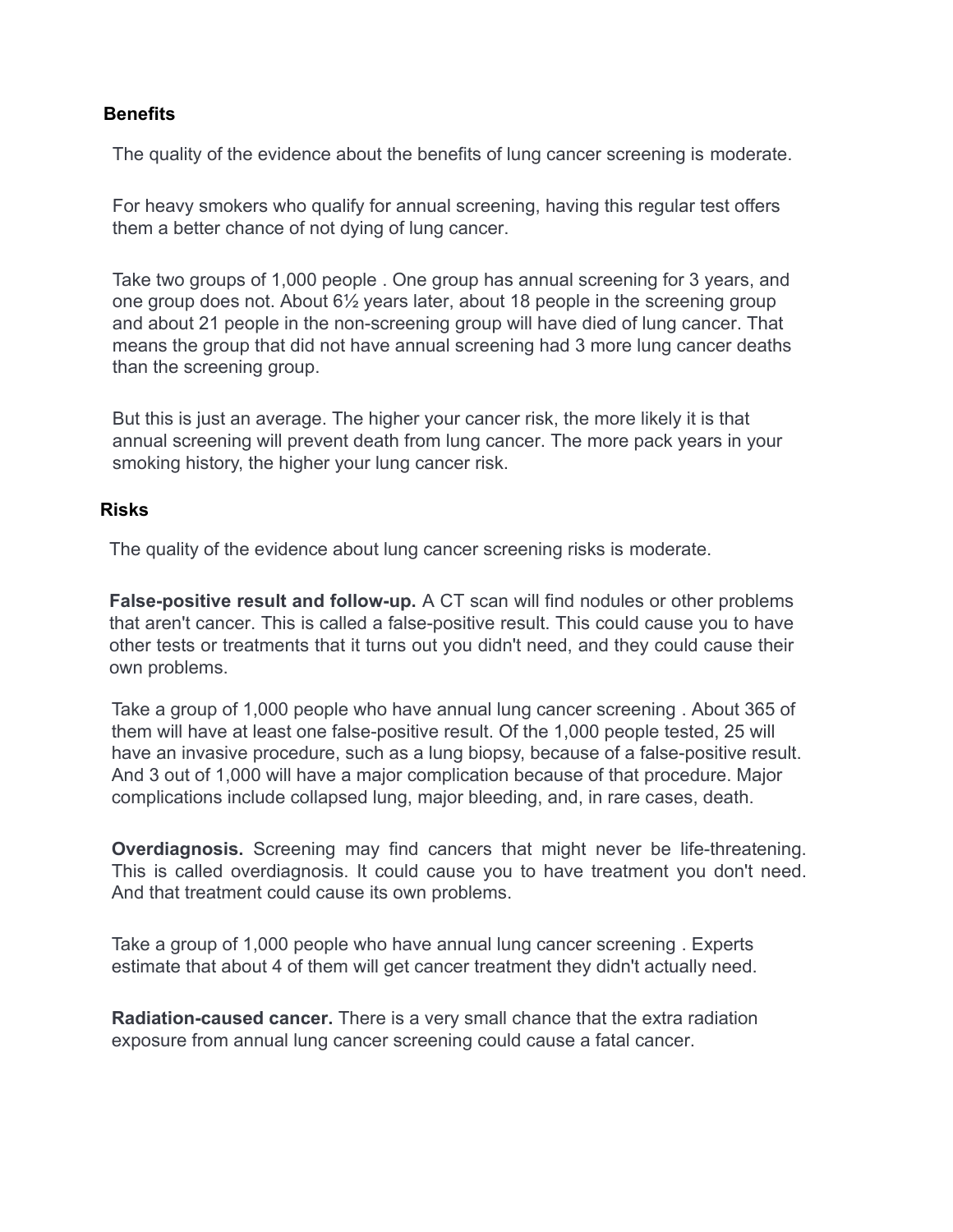#### **Understanding the evidence**

Some evidence is better than other evidence. Evidence comes from studies that look at how well treatments and tests work and how safe they are. For many reasons, some studies are more reliable than others. The better the evidence is-the higher its quality-the more we can trust it.

The information shown here is based on the best available evidence. $4$  The evidence is rated using four quality levels: high, moderate, borderline, and inconclusive.

Another thing to understand is that the evidence can't predict what's going to happen in your case. When evidence tells us that 2 out of 100 people who have a certain test or treatment will have a certain result and that 98 out of 100 will not, there's no way to know if you will be one of the 2 or one of the 98.

## **Why might your doctor offer annual screening?**

Your doctor may offer annual screening if:

- You are 55 to 80 years old.
- **And** you have a smoking history of at least 30 pack years. **And**
- you still smoke, or you quit within the last 15 years.
- **And** you are in good health overall. (Having a serious health problem might mean that you couldn't have treatment for lung cancer. The treatment could be too high-risk, and it might not help you live longer.)
- **And** you think the risks (false positives, invasive procedures, overdiagnosis) are worth the benefit of finding cancer early.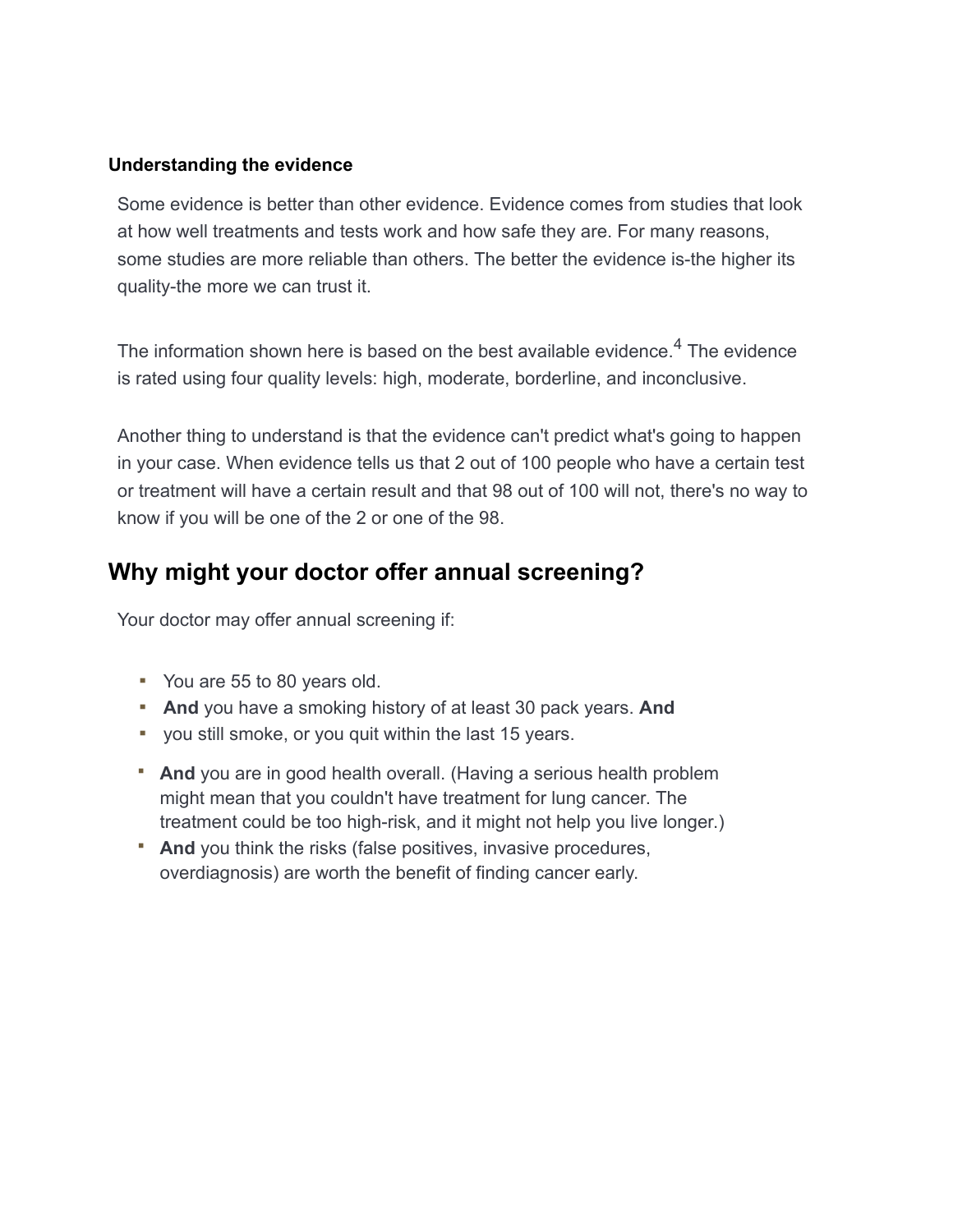# **2. Compare your options**

|                                            | Have an annual CT scan                                                                                                                                                                                                                                                                                                                                                                                           | Don't have an annual CT scan                                                                                                                                                                                         |
|--------------------------------------------|------------------------------------------------------------------------------------------------------------------------------------------------------------------------------------------------------------------------------------------------------------------------------------------------------------------------------------------------------------------------------------------------------------------|----------------------------------------------------------------------------------------------------------------------------------------------------------------------------------------------------------------------|
| What is usually<br>involved?               | You will lie on a table<br>connected to the CT<br>scanner. The table slides<br>into the opening in the<br>machine, and the scanner<br>moves around your body.<br>The test takes about 30<br>minutes.<br>If your results are abnormal,<br>you may need follow-up<br>scans or a lung biopsy.<br>If you still smoke, you can<br>ш<br>try to quit. Your doctor may<br>recommend medicines that<br>can help you quit. | Instead of having an<br>annual CT scan, you<br>see your doctor as<br>needed.<br>If you still smoke, you<br>can try to quit. Your<br>doctor may<br>recommend medicines<br>that can help you quit.                     |
| What are the<br>benefits?                  | For some people who are at<br>ш<br>high risk, having this test<br>every year lowers the risk of<br>dying from lung cancer.                                                                                                                                                                                                                                                                                       | You avoid the hassle<br>and worry of yearly<br>testing.<br>You avoid the risk of<br>having follow-up tests<br>and getting cancer<br>treatments you may<br>not need. These tests<br>and treatments may be<br>harmful. |
| What are the<br>risks and side<br>effects? | Screening may show an<br>abnormal result when it<br>turns out there was not any<br>cancer. This means you<br>may need more tests to<br>make sure you don't have<br>cancer. Some of these<br>tests are procedures that<br>can have costs, cause<br>discomfort, be harmful,<br>and cause a lot of worry.                                                                                                           | " You may be more likely<br>to die of lung cancer<br>without annual<br>screening.                                                                                                                                    |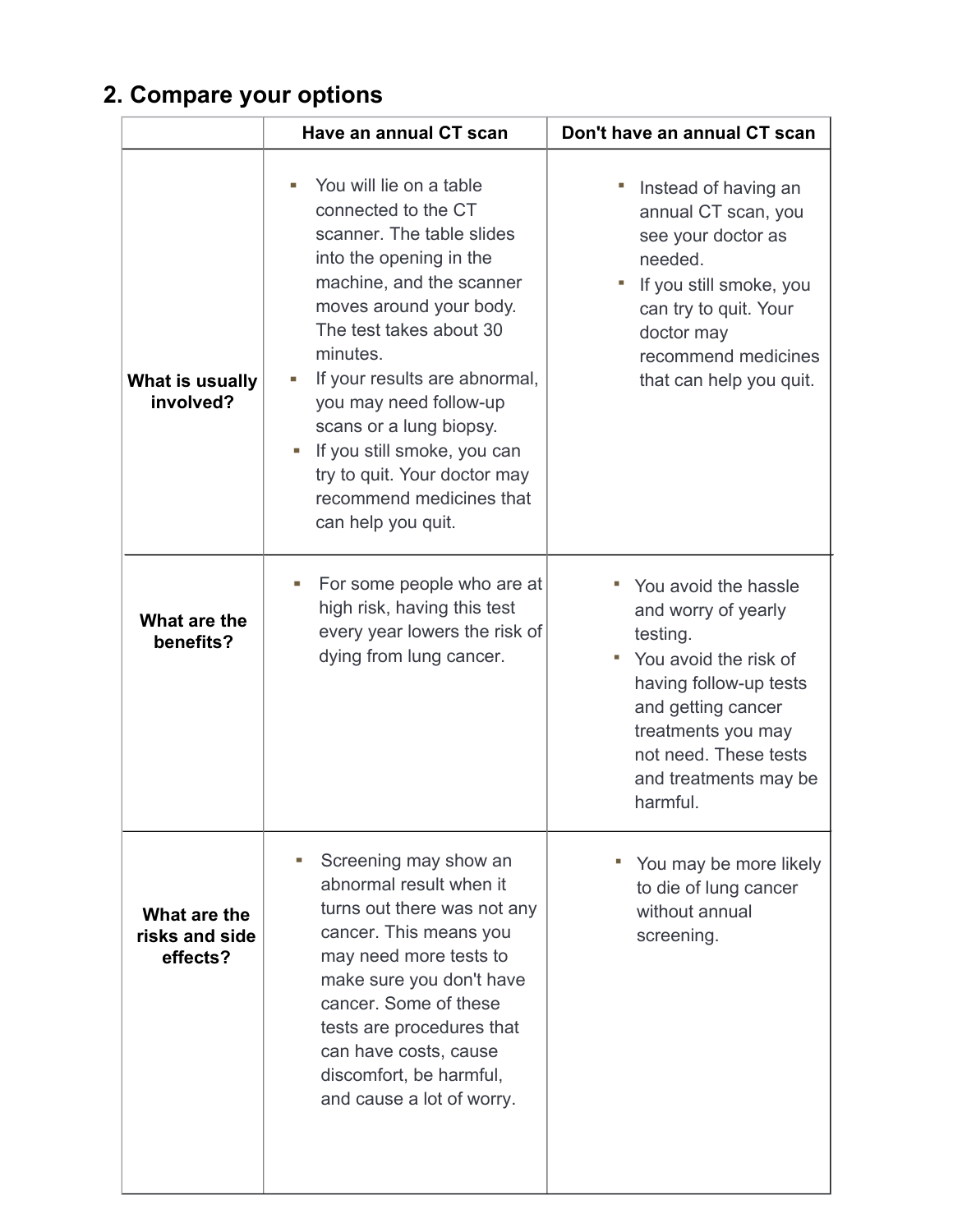# **2. Compare your options continued**

|                                            | Have an annual CT scan                                                                                                                                                                                                                                                                                           | Don't have an annual CT scan |
|--------------------------------------------|------------------------------------------------------------------------------------------------------------------------------------------------------------------------------------------------------------------------------------------------------------------------------------------------------------------|------------------------------|
| What are the<br>risks and side<br>effects? | Screening may find lung<br>cancers that would not have<br>caused a problem if you<br>had not known about them.<br>" This can lead to cancer<br>treatment that you may not<br>have needed. Each time<br>you have the screening and<br>any needed follow-up scans<br>will add to your total<br>radiation exposure. |                              |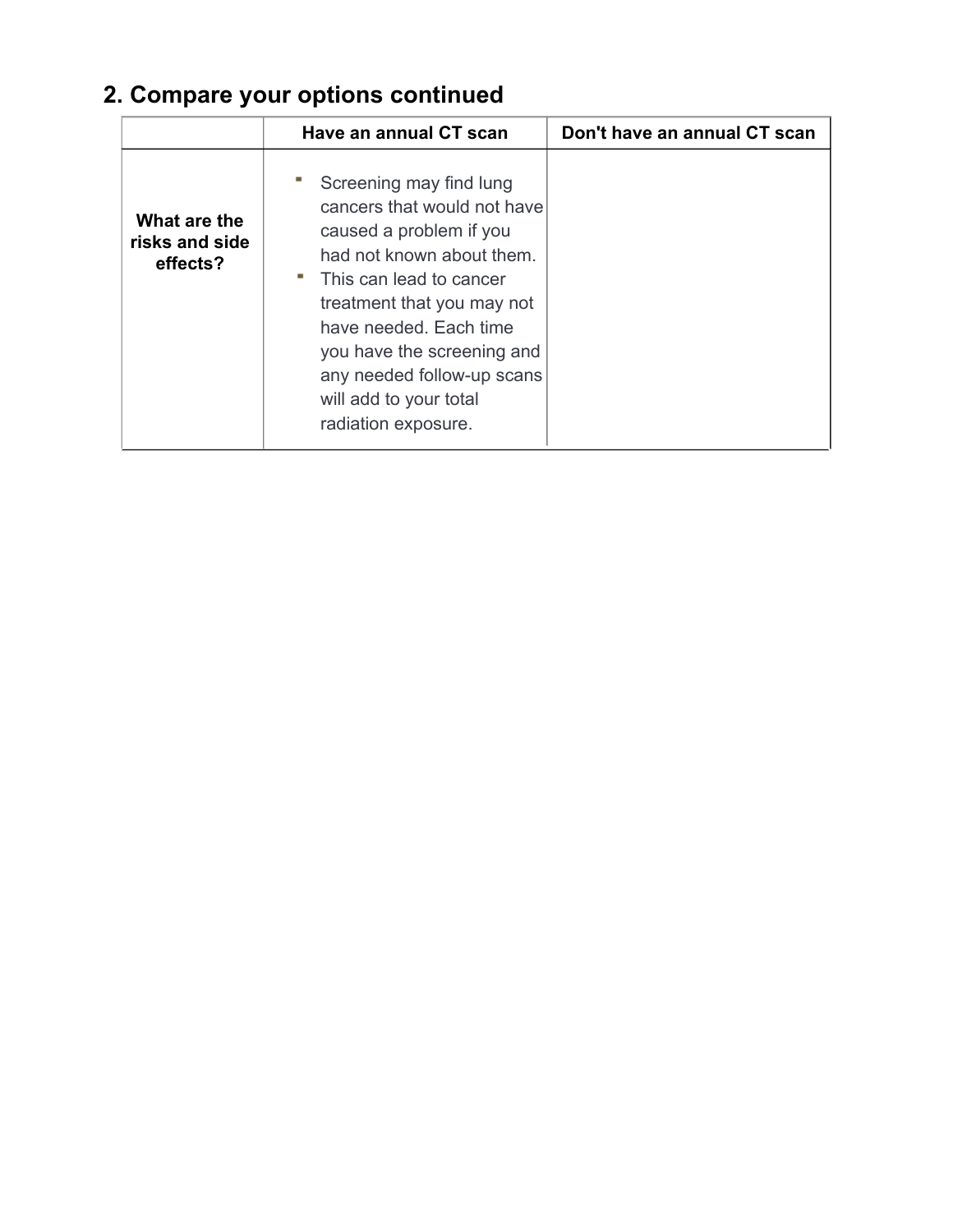## **Personal stories**

## **Personal stories about considering lung cancer screening**

These stories are based on information gathered from health professionals and consumers. They may be helpful as you make important health decisions.

"I smoked at least a pack a day for 45 years. I know that puts me at high risk for lung cancer. Even though I've finally quit smoking, I'm going to have this test. I know there are downsides, but I want to find any lung cancer as soon as possible." — Skip, age 63

"I've been smoking about a half a pack a day for most of my life. My doctor talked to me about lung cancer screening and said it was an option for me. But having any kind of medical test really stresses me out. Waiting for the results makes me worry, and my doctor said that with this test, the results are often wrong. So I'm going to skip the test and work on quitting smoking instead." — Shawna, age 75

"I smoked all my life. I've tried to quit lots of times. I'm still trying. But meanwhile the scary threat of lung cancer is a constant part of my life. I had my first lung cancer test last year and got an abnormal result. It turned out to be nothing, which was a huge relief. I think the worry was worth the chance of finding any lung cancer. I'm planning to do this yearly test again." — Binh, age 55

"My last lung cancer screening came back "positive," so my doctor recommended a biopsy to see whether or not I had lung cancer. I didn't, which is great. But that biopsy was no fun. My lung collapsed and the doctor had to insert a chest tube. I had to stay in the hospital for 3 days. I'm definitely done with annual screenings."

— Venturo, age 68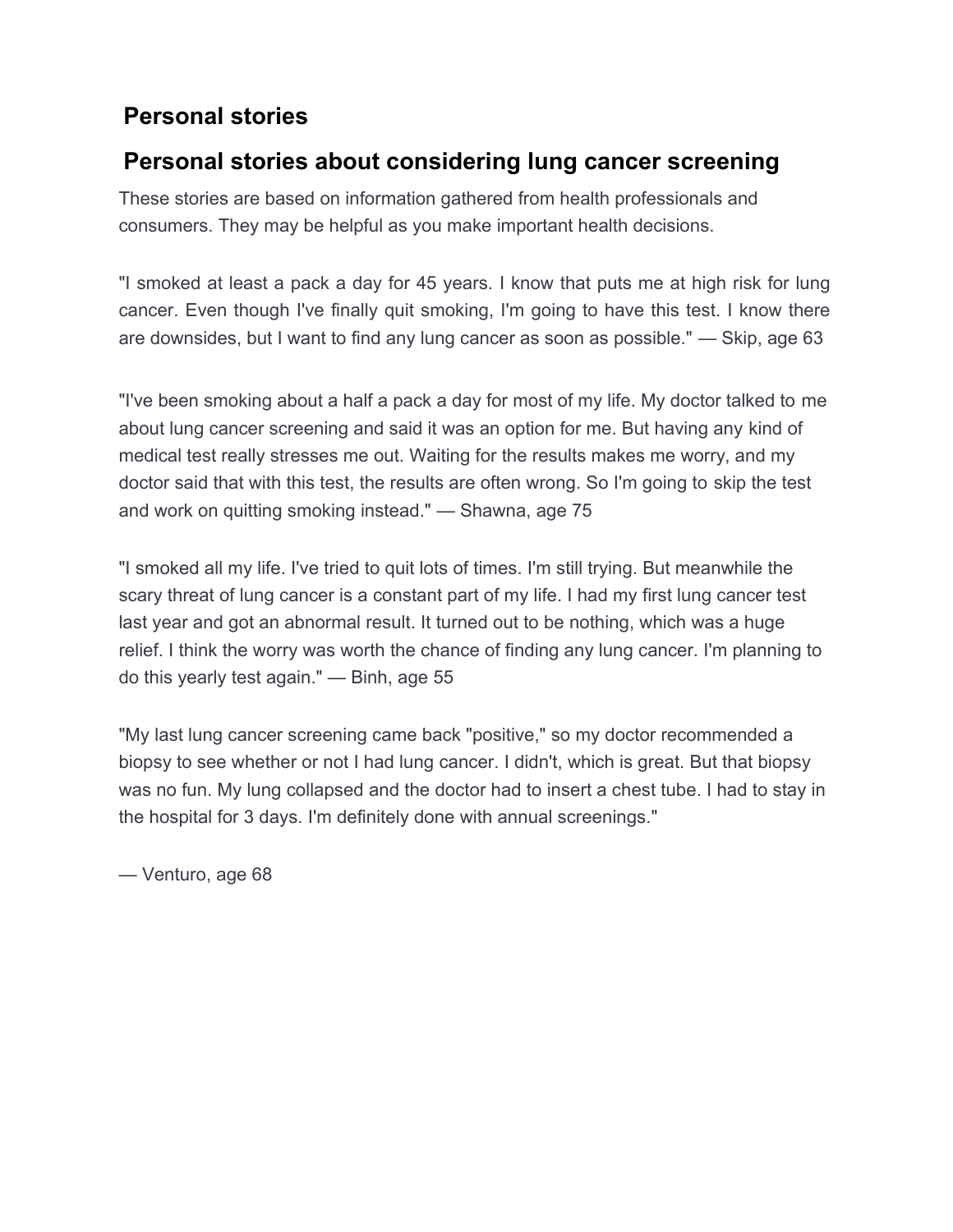## **3. What matters most to you?**

Your personal feelings are just as important as the medical facts. Think about what matters most to you in this decision, and show how you feel about the following statements.

| <b>Reasons to have annual lung</b><br>cancer screening.                                                                 |                                            | Reasons not to have annual lung                                     | cancer screening.        |                                                      |                |
|-------------------------------------------------------------------------------------------------------------------------|--------------------------------------------|---------------------------------------------------------------------|--------------------------|------------------------------------------------------|----------------|
| If I have lung cancer, I want to<br>know.                                                                               |                                            | I don't want to know if I have lung<br>cancer if it hasn't caused a | problem.                 |                                                      |                |
|                                                                                                                         |                                            |                                                                     |                          |                                                      |                |
| More important                                                                                                          |                                            |                                                                     | <b>Equally important</b> |                                                      | More important |
| I'm willing to have screening every<br>year.                                                                            |                                            |                                                                     |                          | I'm not willing to have the<br>screening every year. |                |
|                                                                                                                         |                                            |                                                                     |                          |                                                      |                |
| More important                                                                                                          |                                            | Equally important<br>More important                                 |                          |                                                      |                |
| cancer.                                                                                                                 | I want to do everything I can to           | reduce my chance of dying of lung                                   |                          | I don't want to take the risks of                    | screening.     |
|                                                                                                                         |                                            |                                                                     |                          |                                                      |                |
| More important                                                                                                          | <b>Equally important</b><br>More important |                                                                     |                          |                                                      |                |
| If screening found cancer, I would<br>If screening found cancer, I would<br>get treatment for it.<br>not get treatment. |                                            |                                                                     |                          |                                                      |                |
|                                                                                                                         |                                            |                                                                     |                          |                                                      |                |
| More important                                                                                                          |                                            |                                                                     | <b>Equally important</b> |                                                      | More important |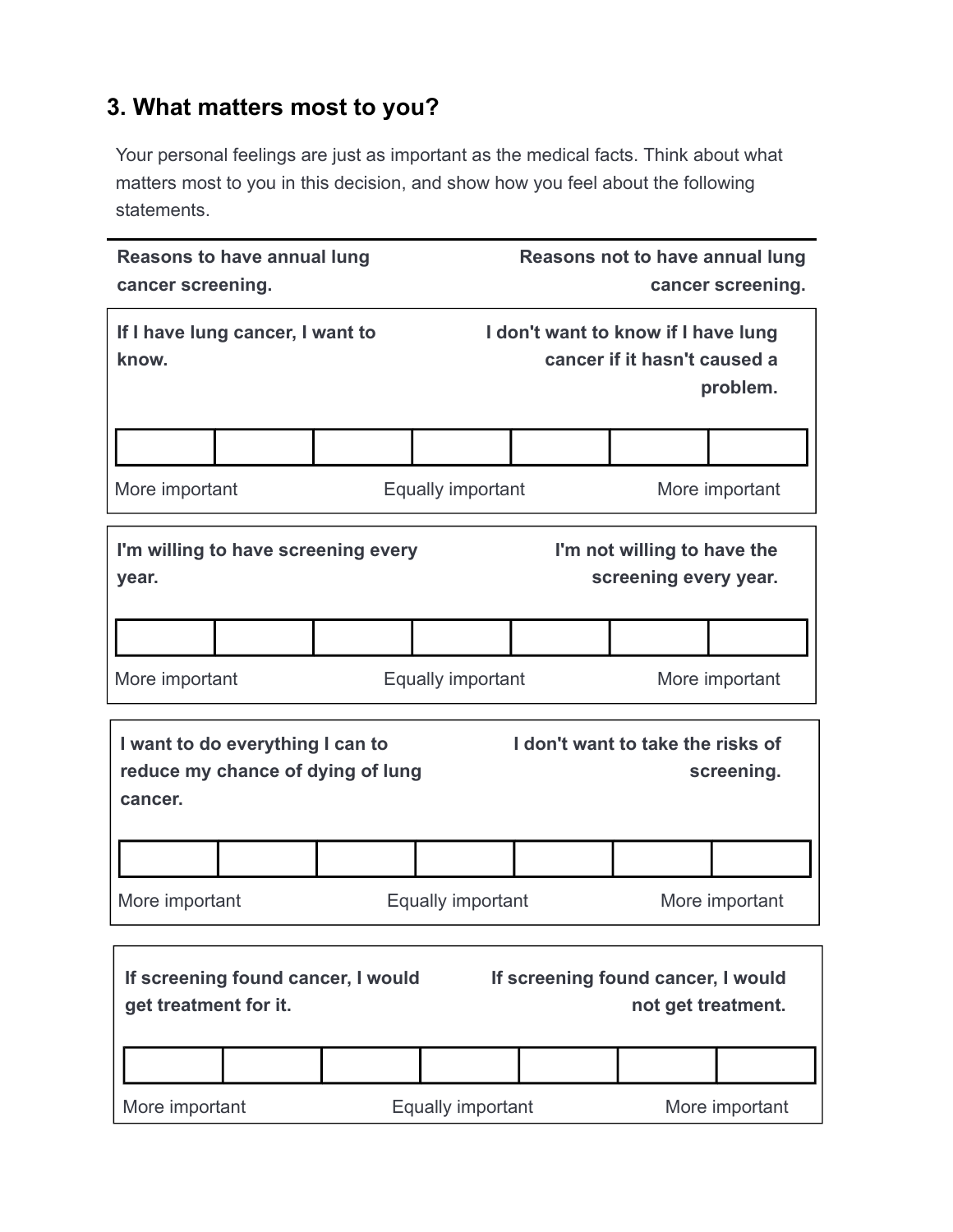**Reasons to have annual lung cancer screening.**

**Reasons not to have annual lung cancer screening.**

| If there is something in my lungs, I | If there is something in my lungs    |
|--------------------------------------|--------------------------------------|
| want to know about it, even if it's  | that's not going to hurt me, I don't |
| not going to hurt me.                | want to know about it.               |

More important **Equally important** More important

| My other important reasons: |                   | My other important reasons: |                |
|-----------------------------|-------------------|-----------------------------|----------------|
|                             |                   |                             |                |
|                             |                   |                             |                |
| More important              | Equally important |                             | More important |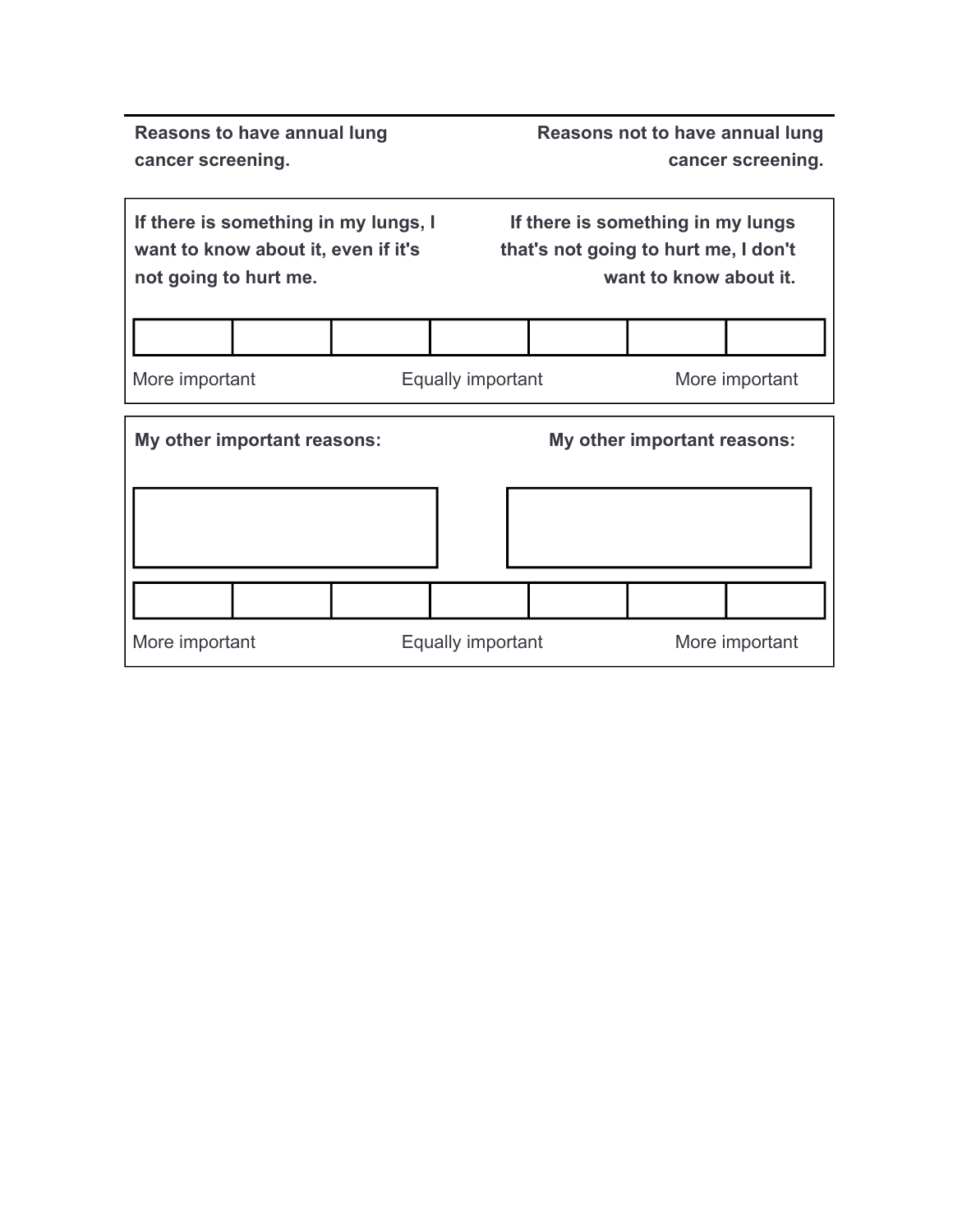# **4. Where are you leaning now?**

Now that you've thought about the facts and your feelings, you may have a general idea of where you stand on this decision. Show which way you are leaning right now.

| Having annual lung cancer<br>screening |  |                  | NOT having annual lung cancer | screening      |
|----------------------------------------|--|------------------|-------------------------------|----------------|
|                                        |  |                  |                               |                |
| Leaning toward                         |  | <b>Undecided</b> |                               | Leaning toward |

## **5. What else do you need to make your decision?**

### **Check the facts**

1. If I have annual lung cancer screenings, I won't die of lung cancer.

**True False** I'm not sure

You're right. Lung cancer screening can prevent some lung cancer deaths, but not all of them.

2. An abnormal ("positive") screening test result doesn't always mean that I have cancer.

#### **True**

False I'm not sure

That's right. An abnormal ("positive") screening only tells you and your doctor that something abnormal was seen in a lung. It may or may not be cancer. Only a biopsy can tell for sure.

3. The best way to lower my chance of dying from lung cancer is to stop smoking.

**True** False I'm not sure

You're right. Not smoking will reduce your chance of dying from lung cancer even more than lung cancer screening will.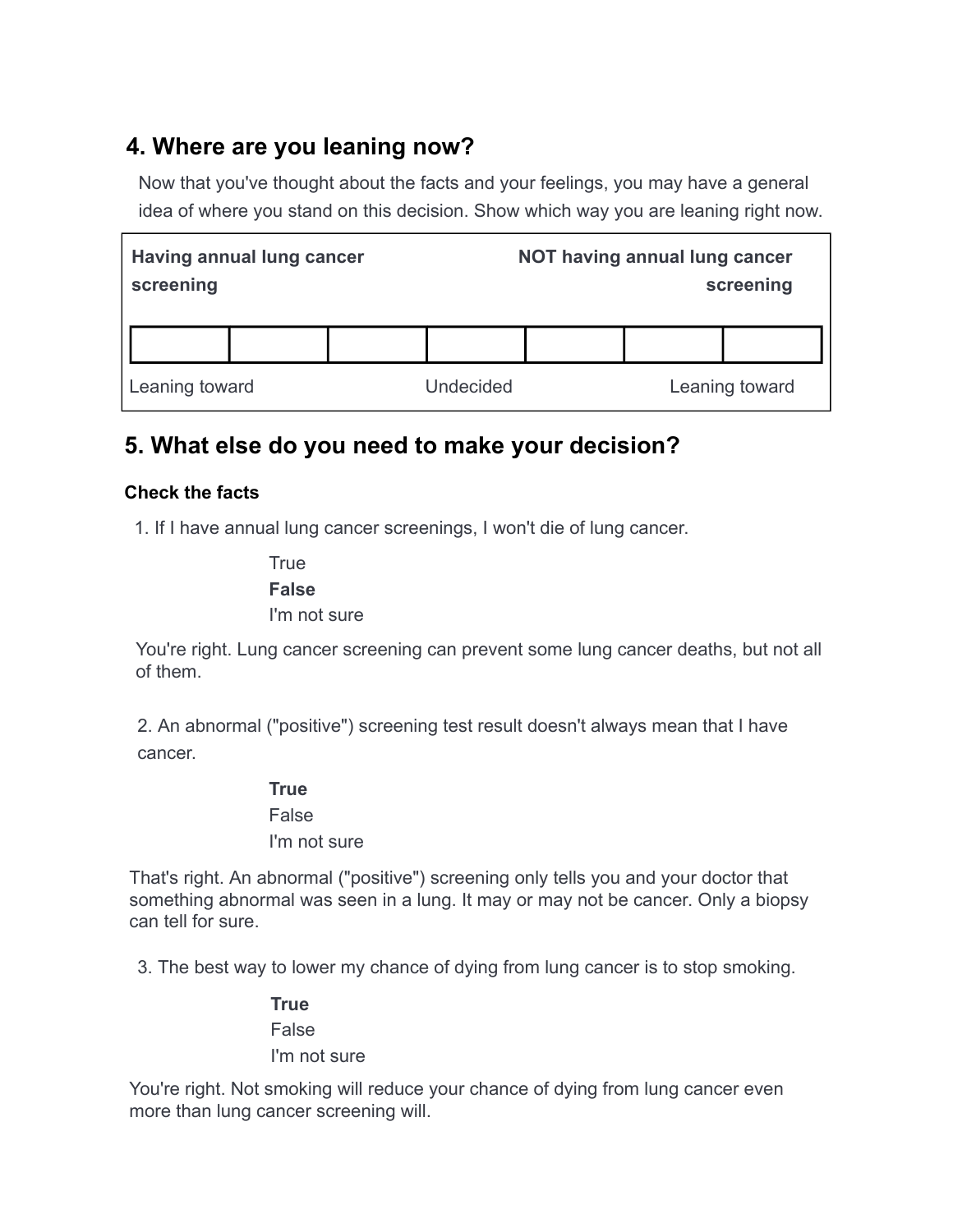#### **Decide what's next**

1. Do you understand the options available to you?

Yes No

2. Are you clear about which benefits and side effects matter most to you?

Yes No

3. Do you have enough support and advice from others to make a choice?

Yes No

#### **Certainty**

|                 | 1. How sure do you feel right now about your decision? |           |
|-----------------|--------------------------------------------------------|-----------|
|                 |                                                        |           |
| Not sure at all | Somewhat sure                                          | Very sure |

2. Check what you need to do before you make this decision.

I'm ready to take action. I want to discuss the options with others. I want to learn more about my options.

Use the following space to list questions, concerns, and next steps.